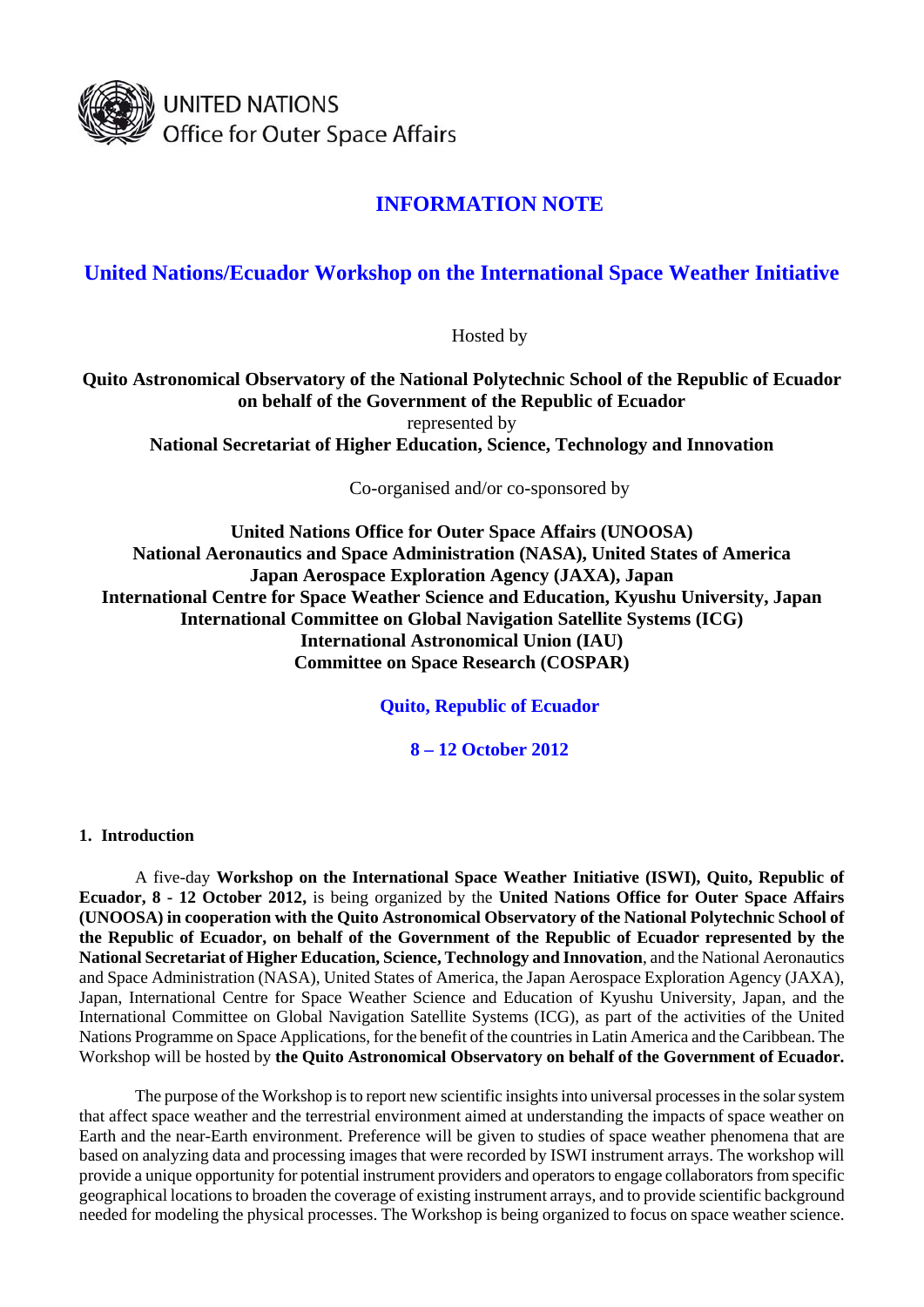### **2. Background**

Initiated in 1990, the United Nations Basic Space Science Initiative (UNBSSI) has contributed to international and regional development of astronomy and space science through annual workshops organized under the umbrella of the United Nations, focusing specifically on the International Heliophysical Year 2007 (IHY2007, 2005-2009) and the International Space Weather Initiative (ISWI, 2010-2012). UNBSSI has led to the establishment of planetariums, astronomical telescope facilities, and IHY/ISWI instrument arrays worldwide, particularly in developing nations. The Workshop is the 20<sup>th</sup> workshop in the UNBSSI and will also deliberate on a number of follow-ups to UNBSSI of regional and international standing achieved in the past 20 years.

ISWI (2010-2012) was envisioned to continue the tradition of IHY (2005-2009) in the worldwide deployment of space weather instrument arrays. To date, ISWI contributes to the observation of space weather through 18 instrument arrays with close to 1000 operating instruments in more than 100 nations supported by designated national ISWI coordinators.

The first workshop on ISWI was held in Helwan, Egypt, and hosted by the Helwan University on behalf of the Government of Egypt, Egypt, in 2010, particularly for the benefit of nations in Western Asia (UN GA document A/AC.105/994). In 2011 the United Nations/Nigeria Workshop on ISWI was hosted by the Center for Basic Space Science of the National Space Research and Development Agency on behalf of the Government of the Federal Republic of Nigeria, particularly for the benefit of nations in Africa (UN GA document A/AC.105/1018). The third ISWI workshop is held in Ecuador in 2012, specifically for the benefit of the region of Latin America and the Caribbean.

## **3. Programme Topics of the Workshop**

Papers for oral presentation or poster display are invited in disciplines related to space weather studies.

- Heliosphere and Cosmic Rays
- Multi-wavelength Observations of the Sun
- Ionosphere, Thermosphere and Mesosphere
- Very-Low Frequency (VLF) studies of Sun-Earth Connection
- Climate Studies
- Data Analysis and Image Processing Methods
- **Atmospheric Physics**
- Space Weather Modelling
- Space Weather Effects on Global Navigation Satellite Systems (GNSS)
- UNBSSI Follow-up Projects in Astronomy

# **4. Call for Papers and Application to Participate in the Workshop**

A workshop website has been made available, where prospective workshop participants can access information on the scientific programme, registration, and applications for travel support. Limited travel support will be available for participants from developing nations, including support for round-trip air travel and room/board for the duration of the workshop. Individuals who will be selected to be sponsored to participate in the workshop will be notified by the International Scientific Organizing Committee of the Workshop.

The workshop website can be accessed at: http://oaq.epn.edu.ec/iswi/

Online application for the Workshop is also available. We encourage all candidates to apply for the Workshop online, as it helps to streamline the processing of applications. The online application form can be accessed on the following URL: http://www.unoosa.org/oosa/en/SAP/act2012/iswi/index.html

Abstracts of papers of no more than 600 words must be headed by the following details: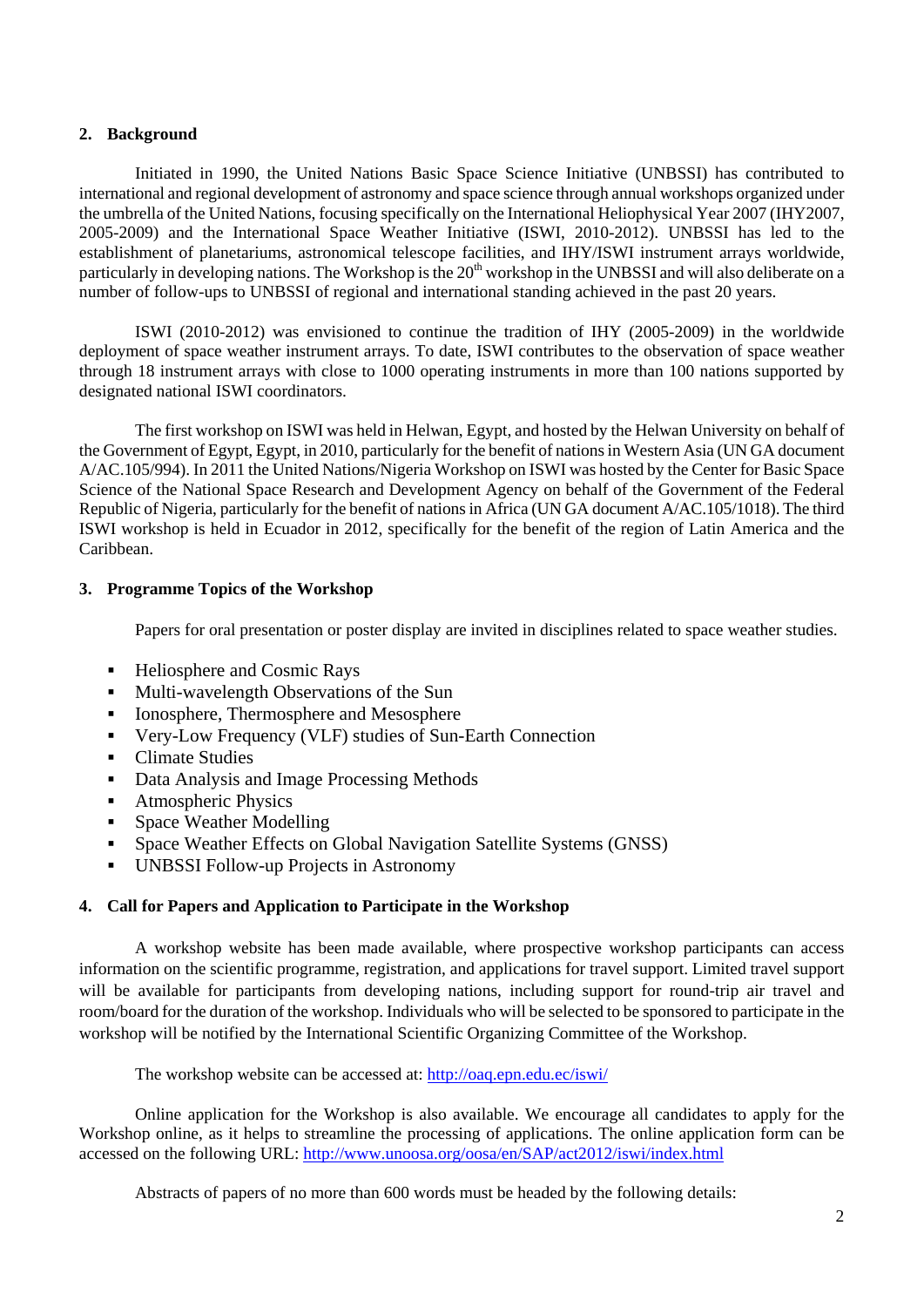- (i) Paper Title
- (ii) Author(s) Name(s)
- (iii) Institutional Affiliation(s)
- (iv) Email Address(es)

Abstracts must be submitted BOTH through the online submission (application) form at http://www.unoosa.org/oosa/en/SAP/act2012/iswi/index.html and in electronic format to **Ms. Ayoni Oyeneyin, United Nations Office for Outer Space Affairs**, at **Ayoni.Oyeneyin@unvienna.org, and to the Workshop Secretariat, at observatorio.astronomico@epn.edu.ec**

Authors should state clearly for which programme topic the paper is intended to be presented orally or by poster. Contributions that highlight interdisciplinary issues and utilize data from the current arrays of ISWI instruments are particularly encouraged.

Poster sessions will be organized for the duration of the Workshop.

## **5. Key Dates for the Workshop**

- Registration deadline: **30 June 2012**
- Abstract submission deadline: **30 June 2012**
- Application for travel support deadline: **30 June 2012**
- Notification for financial support: **1 August 2012**
- Workshop: **8-12 October 2012**

## **6. Venue of the Workshop**

The workshop will be held at **Hotel Quito in the capital city Quito, Ecuador.** All workshop participants will receive an information package with details on travel, lodging, and local arrangements.

# **7. Language of the Workshop**

**English** will be the working language of the Workshop.

## **8. Information on the Workshop**

Updated information about the workshop can be obtained at: http://oaq.epn.edu.ec/iswi/

#### **9. Financial Arrangements**

Within the limited funds available to the Workshop co-sponsors, a number of selected participants from developing nations and nations with economies in transition, who are ISWI instrument providers or operators, will be offered financial support to attend the Workshop. Funded participants will be provided with a round-trip air ticket between their international airport of departure in their home country to Quito, Ecuador, and daily subsistence allowance.

Workshop participants, who need assistance for their hotel accommodation in Quito, Ecuador, may contact the Local Organizing Committee (LOC).

### **10. Contact of the Workshop Secretariat**

The Quito Astronomical Observatory

Address: Interior del Parque La Alameda Av. Gran Colombia s/n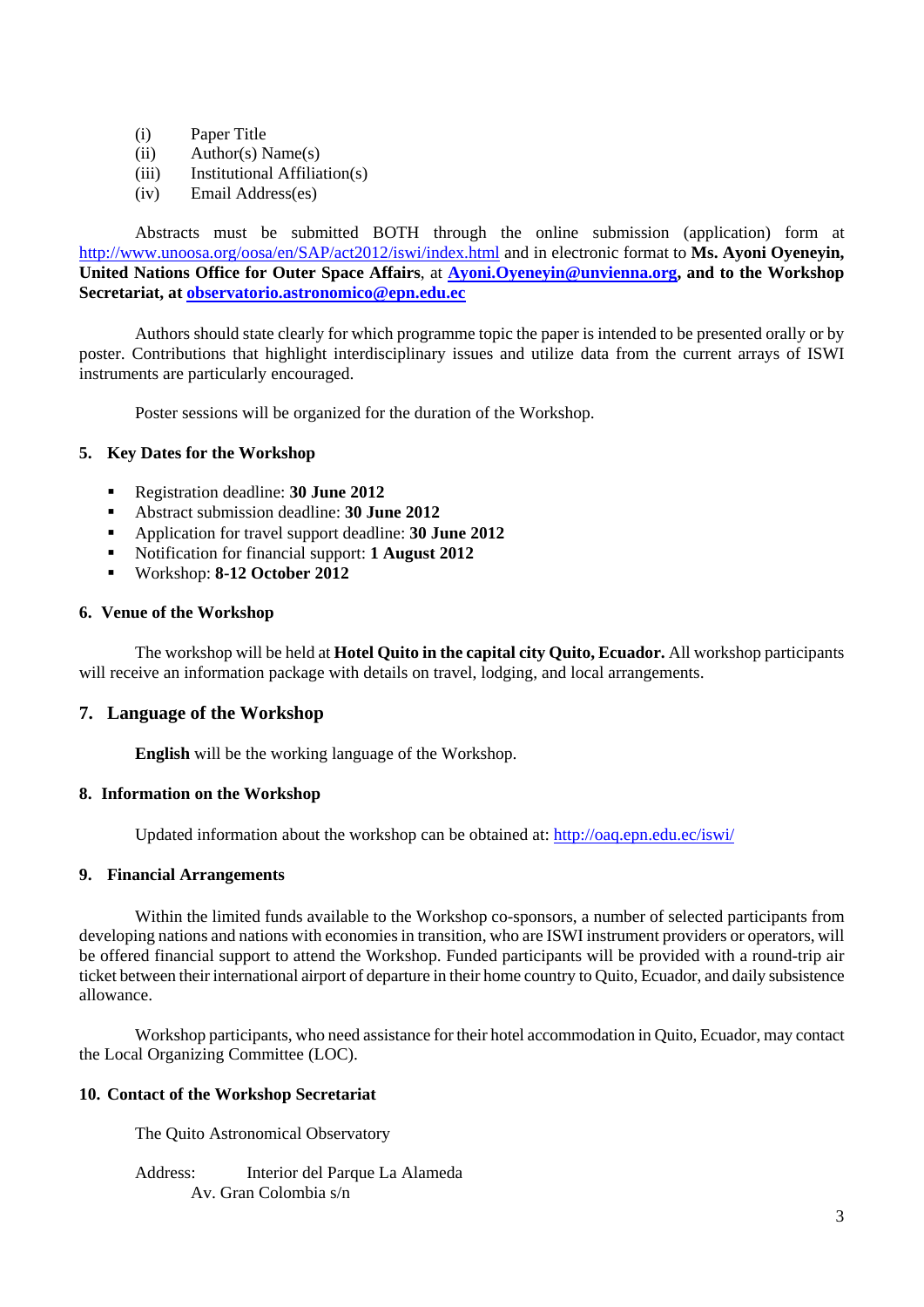Postal Box: 17-01-165 Quito, Ecuador

Telephone: +593-2-2570765/+593-96521134 E-mail: observatorio.astronomico@epn.edu.ec Web: http://oaq.epn.edu.ec/iswi/ http://oaq.epn.edu.ec

#### **11. Visa Applications**

Participants in need of an invitation letter to support their VISA application, shall contact the Workshop Secretariat at the following address:

Email: observatorio.astronomico@epn.edu.ec

The following information is needed to issue an invitation letter:

- Full Name as shown in the Passport
- Passport Number
- Nationality
- Name of Home Institution
- $\blacksquare$  Job Title
- **Postal Address**
- **Telephone Number**
- $\blacksquare$  Gender
- Date of Birth
- **Travel Plan (arrival and departure date, flight information)**

The above information is also required for accompanying person(s), if any.

The Local Organizing Committee will provide an official invitation letter by mail.

While no foreigner requires a visa to enter Ecuador for a period of 90 days for tourism purposes, they must obtain from the Ecuadorian Embassies or Consulates a VISA to stay in the country for a longer period after fulfilling the requirements established by law. Citizens of Afghanistan, Bangladesh, China, Eritrea, Ethiopia, Kenya, Nepal, Nigeria, Pakistan, and Somalia require a visa to enter Ecuador. Applications for a VISA have to be made at the local Ecuadorian Embassy/Consulate/Visa Office. Please, verify in your country if you need a Visa to enter Ecuador.

#### **12. Life and Health Insurance**

Life/major health insurance for each of the selected participants is necessary and **is the responsibility of the candidate or his/her institution or Government.** The co-sponsors will not assume any responsibility for life and major health insurance, nor for expenses related to medical treatment or accidents.

#### **13.Organizing Committee**

### **International Scientific Organizing Committee (ISOC):**

Amory-Mazuaudier, C., France Chilingarian, A., Armenia Davila, J., United States of America Gadimova, S., United Nations [Co-Chair] Georgieva, K., Bulgaria